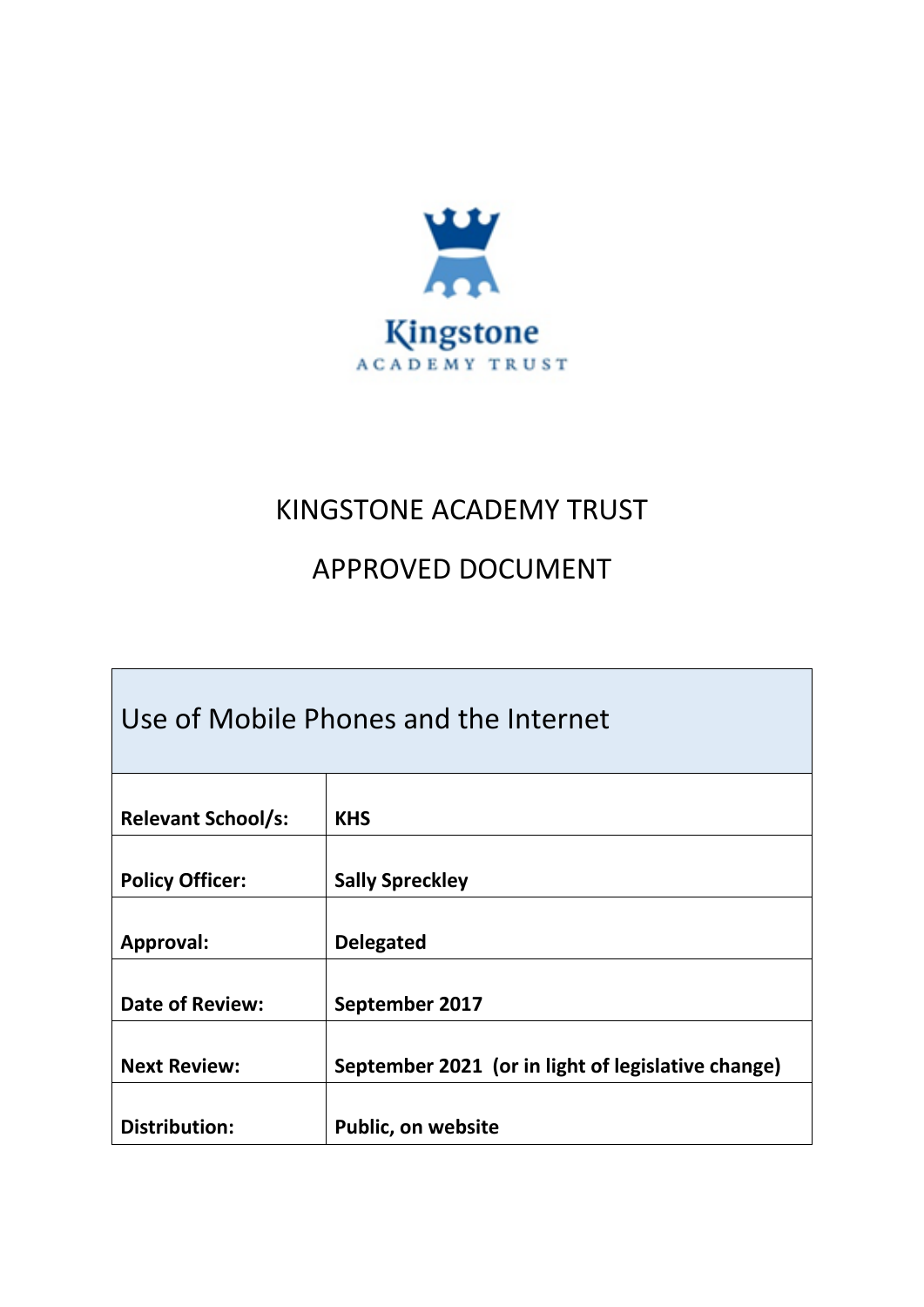

# Use of Mobile Phones and the Internet

The school will try to ensure that students will have good access to digital technologies to enhance their learning and will in return expect students to be responsible users

## **Use of the Internet**

There are concerns about children having access to inappropriate material via the internet, however KAT takes a range of measures to minimise these risks. A filtering system is in operation which restricts access to inappropriate materials, and this is supplemented by an internet safety programme, which teaches safe and appropriate behaviours to adopt when using the internet and other technologies. Although internet use is supervised and filtered within our schools, families should be aware that some students may find ways to access material that is inaccurate, defamatory, illegal, or potentially offensive to some people.

Network accounts are to be used only by the authorised owner of the account. If students find a computer logged in, they should do nothing in that account except log out or inform the teacher.

It is the responsibility of users to make back-up copies of their work. The school will exercise due care with backups but will not be held responsible for lost data.

The storing of electronic data on the school network, either school-related or personal, can be monitored. The downloading, distribution and storage of music, video, film or other material is forbidden unless it is to be specifically utilised for learning and teaching purposes. All data stored on the school network is controlled under the Data Protection Act.

Activity on school ICT systems will be monitored and that the school will contact parents if there are any concerns about possible breaches of the Policy.

### **Use of Mobile Phones**

We recognise that many of our students have mobile devices (mobile phones, tablets etc.). **The school rule is that Mobile Phones must be 'not seen and not heard'**

If a mobile phone is brought to school it must be switched off and placed in the student's bag at all times between 8.50am and 3.15pm. This rule applies at all times once students enter the school site including break and lunchtime.

If they are either 'seen' or 'heard' then the device will be confiscated by a member of staff. If 'phones are seen they will be confiscated and held for collection from the school office.

Where parents and students need to contact each other during the school day they should do so only through the school office and not via the student's mobile device.